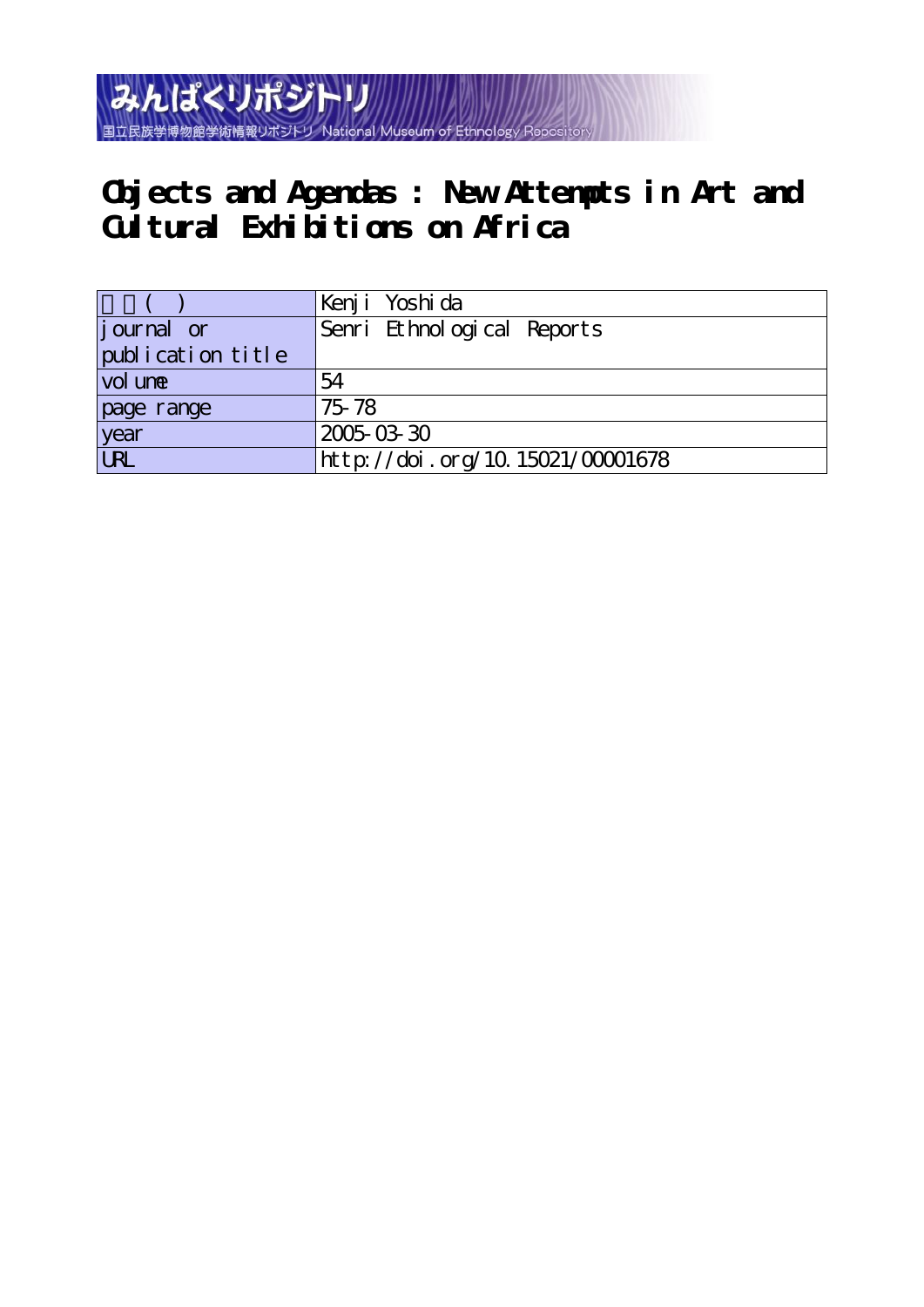## Objects and Agendas New Attempts in Art and Cultural Exhibitions on Africa

 Kenji YOSHIDA National Museum of Ethnology

 During the last two decades, there has been a growing controversy over exhibitions in the museum. The peoples of the world who have been the object of ethnographic exhibitions have become more aware of their own cultures and histories, and they have begun protesting against the prevalent one-sided approach to exhibitions of 'other cultures.'

Why is it that while the creators of the works displayed in art museums are regarded as individual geniuses, the individuality of those who created the works in an ethnographic museum is completely ignored, and only the tribe and locality are written on the label beneath the work? Why has one always talked of Modemism in the West, while Third World Modemism, which developed simultaneously in the Third World, has been diminished by focusing only on the traditional aspects of non-Westem cultures? One cannot deny the fact that an opposition between the `open' self and the `closed' other is posited here. The self is seen as complex and impervious to generalization while the other is simple enough to be regarded in generalities. The old opposition between `primitive' and `civilized,' which has its roots in the age of colonialism, is still operating. In view of this problematic distinction between the 'self' and the 'other,' or `we' and `they,' museum curators are now experimenting with a variety of new approaches in the field of cultural exhibitions.

 At the tum of the mi11emium or the century, more precisely, during the short period between 1999 and 2001, major museums in the West, including the British Museum in London, the Louvre in Paris, the Ethnologisches Museum in Berlin and the Smithsonian's Museum of Natural History in Washington, opened newly developed Afirican Galleries one after another.

 In September 1999, the Ethnologisches Museum (formerly Museum flir V6lketkunde) in Berlin renewed their African exhibition. For many years since the end of the World War II, the collection of the Berlin Museum had been divided between East and West Germany; after the collapse of the Berlin Wall, the collection was unified and reorganized at several groups of museums. The new African exhibition at the Ethnologisches Museum, which is entitled Afrika: Kunst und Kultur (Africa: Art and Culture), presents the continent's artistic achievement with special reference to the history of collection by the museum.

 In the United States, the Smithsonian's Museum of Natural History opened a new permanent exhibition of African History and Culture at the end of the same year. In the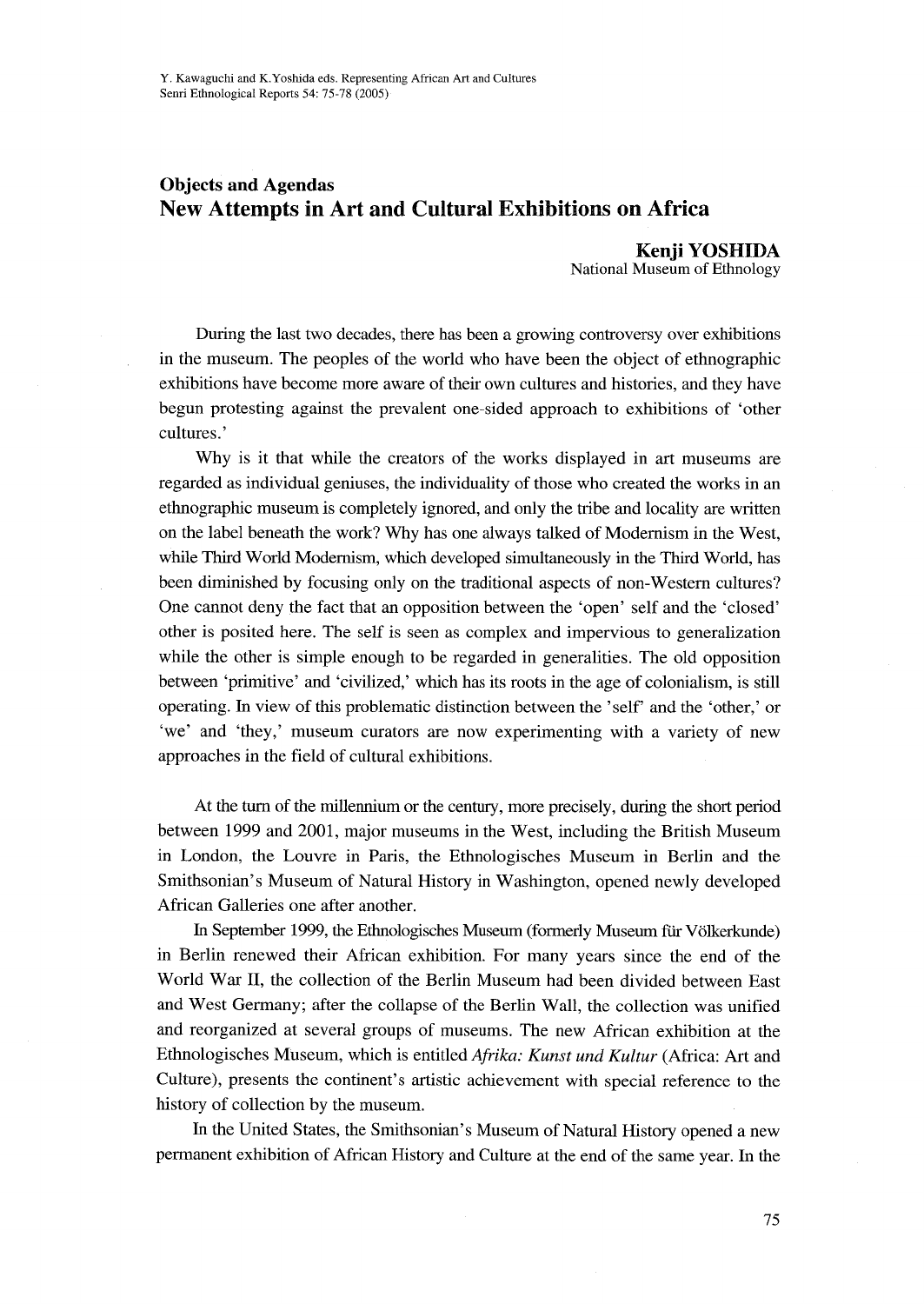late 80s, the museum's previous 'Hall of African Cultures,' which opened in 1967 and remained on view till 1992, faced the strong criticism that it presented Africa in a timeless ethnographic present with little discussion of Africa's modemity. In response to the criticism, the museum decided to develop a new exhibition in collaboration with a team composed of more than 100 Africans and African-Americans. The new exhibition, with the title *African Voices*, which was completed after the six years of work, indeed resounds with the voices of Africans and African-Americans.

 In Apri1 2000, the Louvre in Paris finally made a space for the arts of Africa, Asia, Oceania and the Americas. Aftican exhibits occupy the largest space in the temple-1ike gallery of the Pavillon des Sessions. It is the first time for African arts to be exhibited in this sanctum sanctorum of 'World Art.'

 And in March 2001, the British Museum in London celebrated the opening of the Sainsbury African Galleries. The African collection had been housed for nearly thirty years in the Museum of Mankind in Burlington Gardens. In conjunction with the creation of the Great Court in the British Museum, the collection has retumed to the main Museum. In the newly developed galleries, contemporary objects by African artists are for the first time introduced in this the world's oldest public museum.

It is not a mere coincidence for these major museums to renovate African exhibits in such a short period of time. Africa has long been regarded as 'alien,' the furthest removed from the cultures of the West. It was even called 'primitive.' It is the region which has come to be a central object of research and collection for anthropology, ethnoiogy and ethnological museums.

 As mentioned above, however, there has recently been a burgeoning awareness of their own cultures and histories on the part of the peoples in Africa, and they have become more and more interested in the way they are presented in museums abroad. Africa, long regarded as a region which typifies `othemess,' has led to a grave issue in the age of multicultural awareness, and thus became a central arena for museological challenges. Each of the newly developed African exhibitions aims at building a more positive relationship between Africa and the West. But they differ widely in their approaches. Among them, the *African Voices* exhibition at the Smithsonian is noteworthy in that it was developed with substantial input from Africans and African Americans.

How to embody *African voices* is also an issue in the field of art exhibition. The exhibition Seven Stories about Modern Art in Africa, which was held at the Whitechapel Art Gallery in London in 1995, was a milestone in the history of the representation of African art in Europe; it was curated by five Africans, although the whole project was co-ordinated by a European curator. Each African curator narrated one or two stories about modern art in Africa by means of displays. The recent exhibition at the Tate Modern in London, Century City: Art and Culture in the Modern Metropolis, can be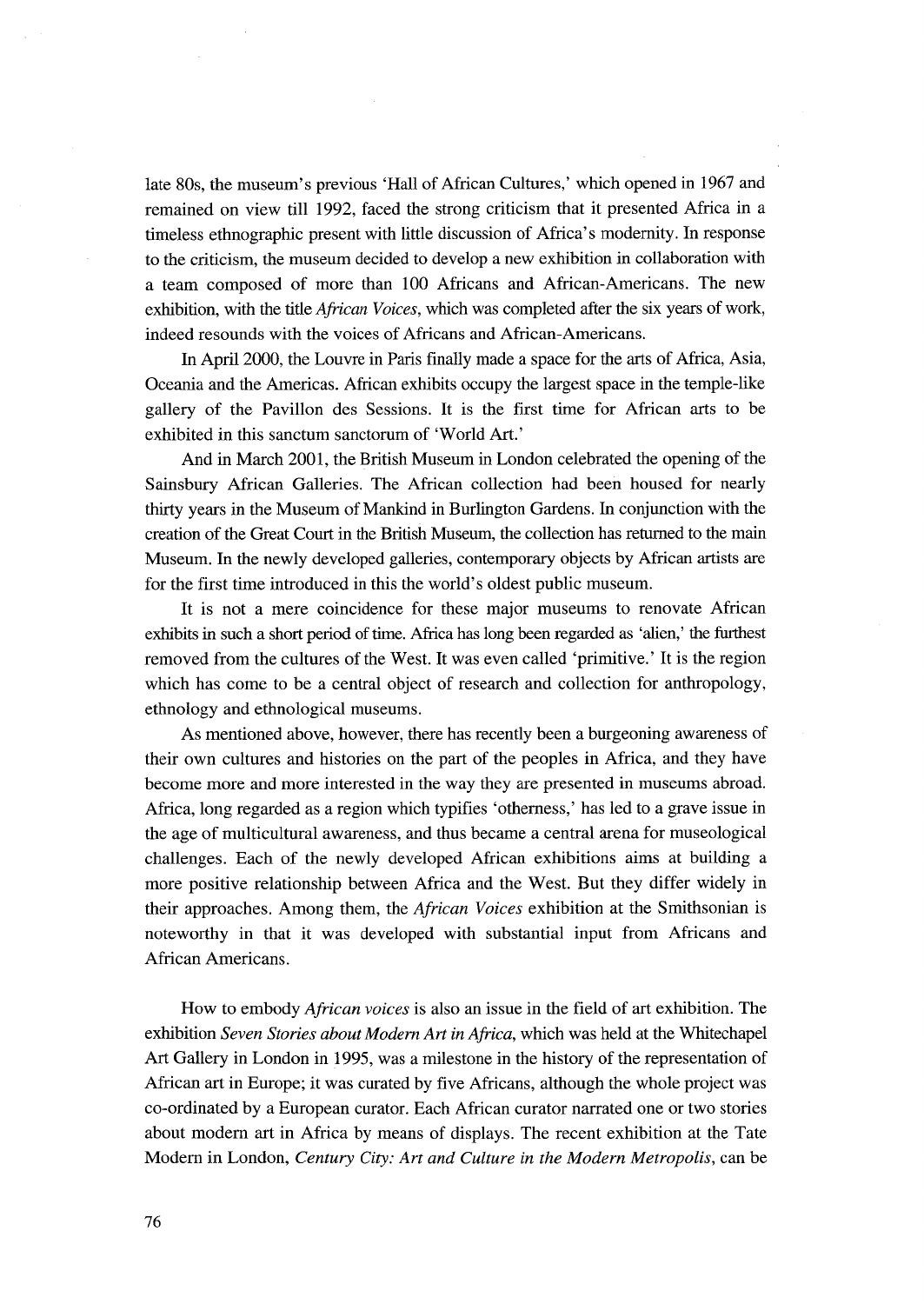considered as an extended version of the Seven Stories exhibition. Century City tried to explore the relationship between cultural creativity and the metropolis, by focusing on nine cities from around the world at specific moments over the last 100 years. In the exhibition, each of 9 cities, namely Lagos, Mumbai, Tokyo, New York, Rio, London, Moscow, Paris and Vienna, had an independent display which was curated by a native curator. Since the historical moments picked up by the curators differed considerably, it was rather difficult for the audience to see the displays from a global point of view. However, the Century City exhibition was full of suggestions for multivocal exhibition. In the sense that it led to this kind of new exhibition approach, the Seven Stories exhibition can be ranked among pioneering exhibitions.

 In the first session of the Osaka Workshop, Dr. Mary Jo Amoldi, who coordinated the Smithsonian's *African Voices* exhibition, is going to present a detailed report on how she wotked closely with a diverse Extended Team made up of professional Africanists, development professionals, journalists etc., as well as African and African American community members. In the second session, Mrs. Everlyn Nicodemus, who was involved in the *Seven Stories* exhibition, will critically review the show, and propose an alternative exhibition which represents as distin¢tively as possible the genesis and the fundamental development of modem art in Africa.

 This workshop in Osaka, `Representing "African" Art and Cultures: a review through African eyes' aims at finding new and more appropriate ways of representing African art and cultures by examining the recent challenging exhibition projects through African eyes.

 At the National Museum of Ethnology (MINPAKU) in Osaka, we are facing the same probiems that the Smithsonian had in the 80s-90s since we have not renovated our perrnanent exhibition since the opening of the museum in 1977. Now we are planning to refurbish our African Gallery together with some other galleries. We, staff members of the National Museum of Ethnology, are eager to gain new insights on how to represent Africa through the perspective of Africans from this workshop.

 The panicipants of this workshop are composed of three groups of specialists; artists, art historians and curators from Africa who are invited by the Japan Foundation, members of JICA (Japan Intemational Cooperation Agency)'s Museum Technology Training Course, and members of the MINPAKU research preject `Museum-Anthropological Studies of Cultural Representation.'

 At the Tokyo symposium, one important point was raised. We tend to think that one exhibition is enough to represent all of African Art, while thinking that one show is not sufficient to represent all of European Art or American Art. Why is that? What is at issue here is the distinction between the West and the non-West, 'we' and 'they.' To